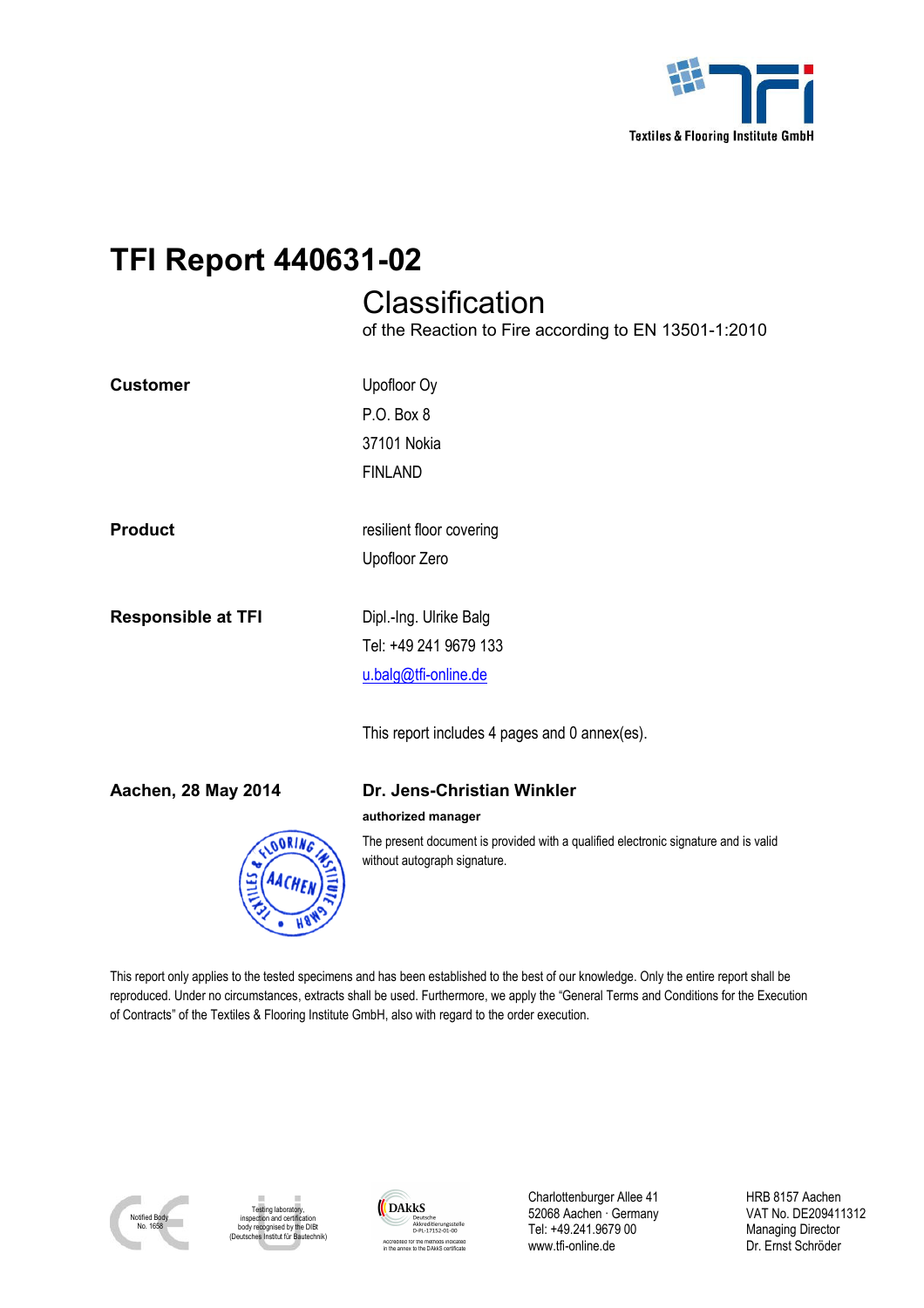

# **1 Transaction**

| Test order             | Classification of the reaction to fire according to EN 13501-1:2010 |
|------------------------|---------------------------------------------------------------------|
| Order date             | 22 April 2014, 09 May 2014                                          |
| Your reference         | T. Tehomaa                                                          |
| Product designation(s) | Upofloor Zero                                                       |
| TFI sample number      | 14-04-0222, 14-05-0104                                              |

# **2 Product specification**

The construction product is completely described in the test report mentioned under item 3 and in the corresponding Annex KT. The test report provides the basis for the present classification.

#### **3 Results**

#### **3.1 Test reports and test results used for the classification**

| <b>Test laboratory</b>                               | <b>Customer</b> | Test report no.                | <b>Test method</b>                          |
|------------------------------------------------------|-----------------|--------------------------------|---------------------------------------------|
| Textiles & Flooring<br>Upofloor Oy<br>Institute GmbH |                 |                                | EN ISO 9239-1:2010                          |
|                                                      |                 | 440631-01<br>dated 28 May 2014 | EN ISO 11925-2:2010<br>(15 s ignition time) |

# **3.2 Test results**

|         | <b>Test method</b><br><b>Parameter</b> |                                                    | <b>Number of</b><br>tests | <b>Result</b>     |                                        |
|---------|----------------------------------------|----------------------------------------------------|---------------------------|-------------------|----------------------------------------|
|         |                                        |                                                    |                           | <b>Mean value</b> | <b>Requirements</b><br>fulfilled (Y/N) |
| Product | EN ISO 9239-1:2010                     | Average critical<br>heat flux [kW/m <sup>2</sup> ] | 3                         | 5.3               |                                        |
|         |                                        | Integrated smoke<br>value [% x min.]               |                           | 328               |                                        |
|         | EN ISO 11925-2:2010                    | Flame tip<br>$< 150$ mm                            | 6                         |                   | v                                      |



Testing laborato ection and certific body recognised by the DIBt<br>(Deutsches Institut für Bautechnik) , ............<br>Istitut für B



Charlottenburger Allee 41 52068 Aachen · Germany Tel: +49.241.9679 00 www.tfi-online.de

Page 2 of 4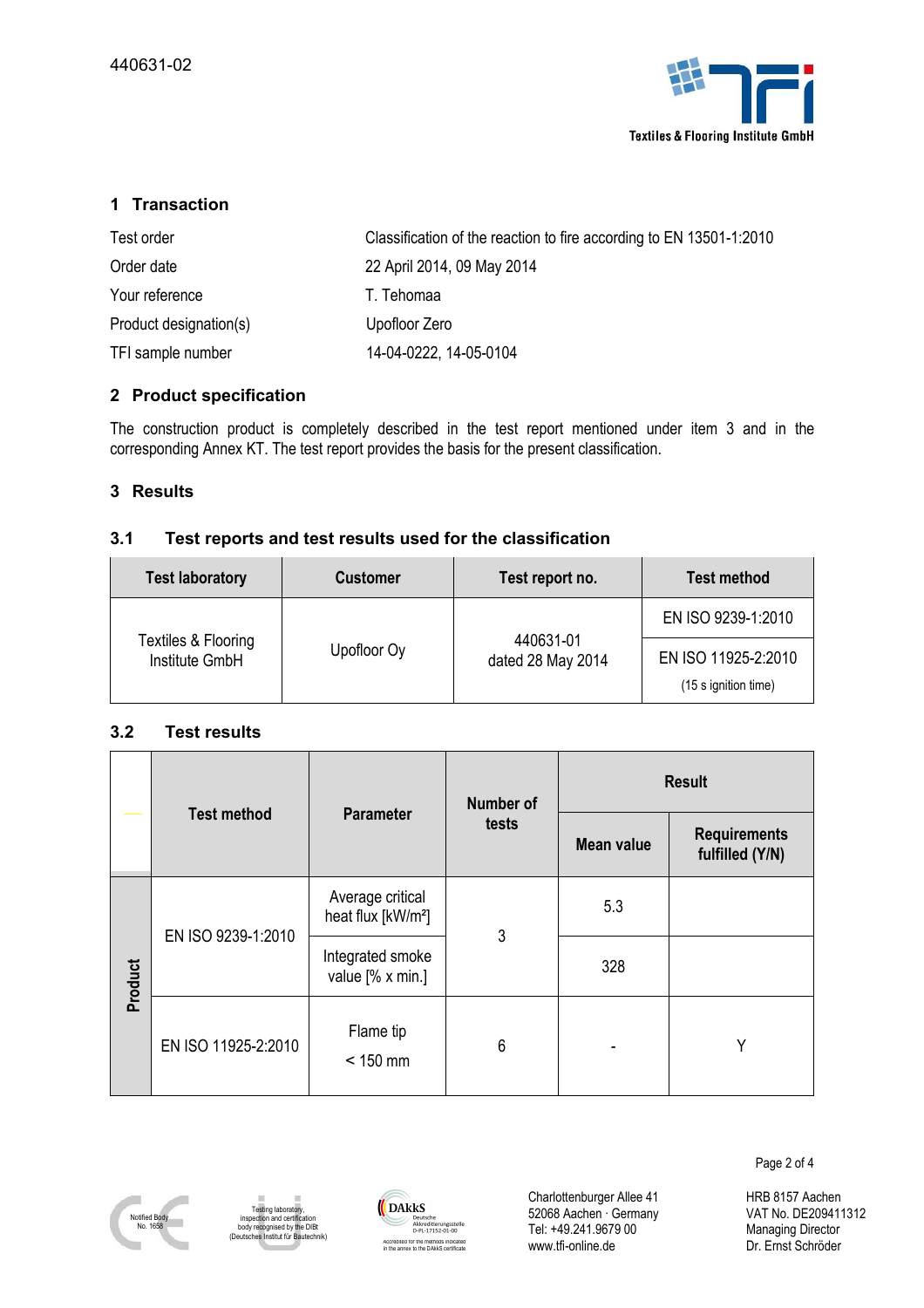

## **3.3 Classification and field of application**

The construction product "Upofloor Zero" is classified as follows with regard to the reaction to fire:

**Cfl**

The additional classification with regard to the smoke development is:

**s1** 

**-** 

The additional classification with regard to burning droplets/particles is:

The format of the reaction to fire classification for floor coverings is:

| <b>Reaction to fire</b> |                          | <b>Smoke development</b> |
|-------------------------|--------------------------|--------------------------|
| ⊍ք                      | $\overline{\phantom{0}}$ |                          |

**Classification of the reaction to fire: Cfl - s1** 

#### **This classification is valid for the following end use application:**

| Type of end use application | horizontally laid floor covering                                                                            |
|-----------------------------|-------------------------------------------------------------------------------------------------------------|
| Substrate                   | noncombustible substrates (Euroclass A1 and A2-s1,d0)<br>with a gross density $\geq$ 1350 kg/m <sup>3</sup> |
| Underlay for installation   | No                                                                                                          |
| Type of fixation            | glued                                                                                                       |
| Adhesive                    | Uzin KE 2000 S, Uzin Utz AG                                                                                 |
| Joint                       | No                                                                                                          |

### **Limitations**

The classification assigned to the construction product in this report is suited for a declaration of conformity by the manufacturer or a Declaration of Performance within the context of system 3 attestation of conformity and CE marking under the Construction Products Directive or Construction Products Regulation.





Charlottenburger Allee 41 52068 Aachen · Germany Tel: +49.241.9679 00 www.tfi-online.de

Page 3 of 4